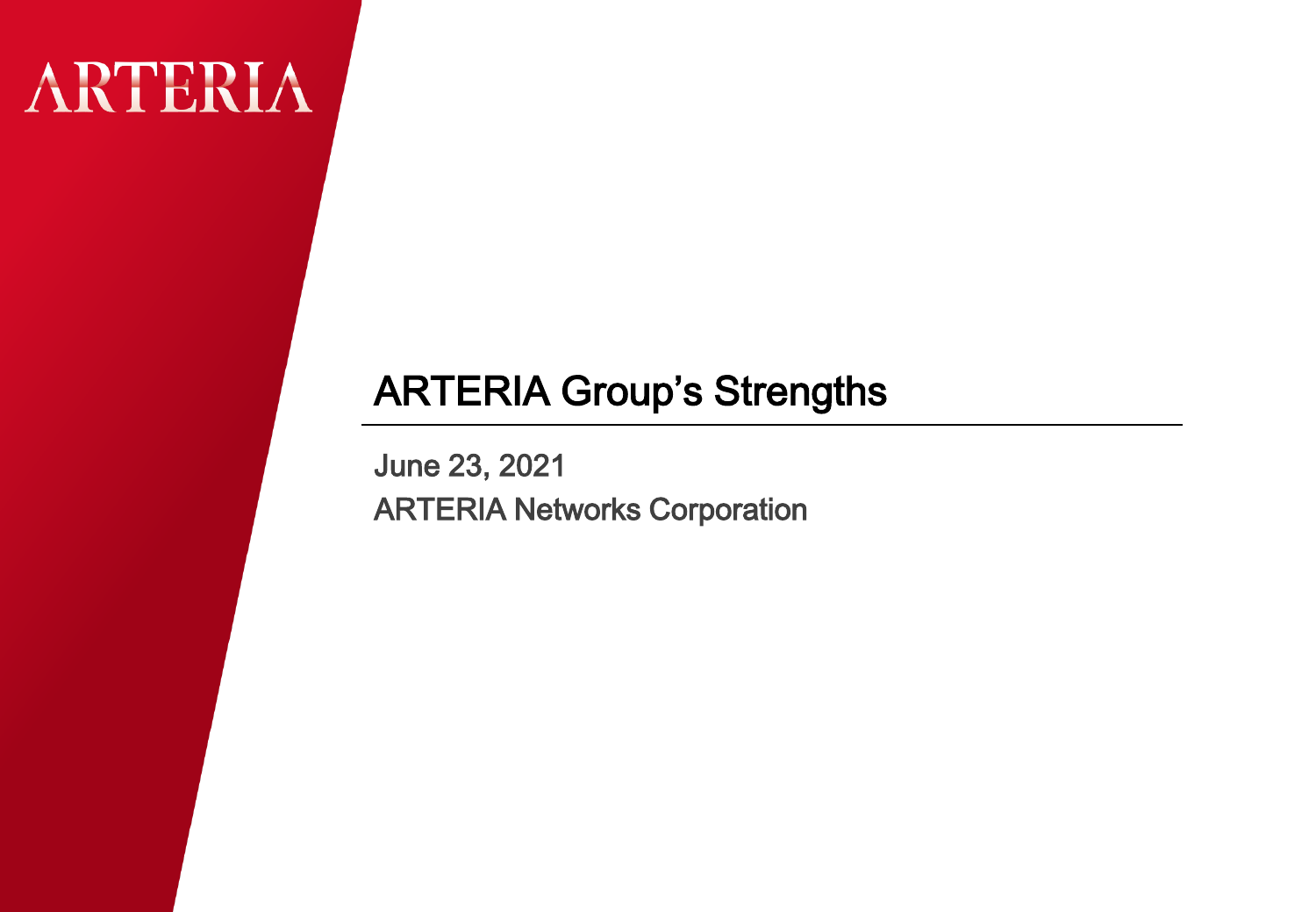## 1 Nationwide Optical Fiber Network

2 Provisioning Large Variety of Industries Leveraging Flexibility and Agility

3

Unrivalled Leading Market Share in Building-wide ISP for **Condominiums**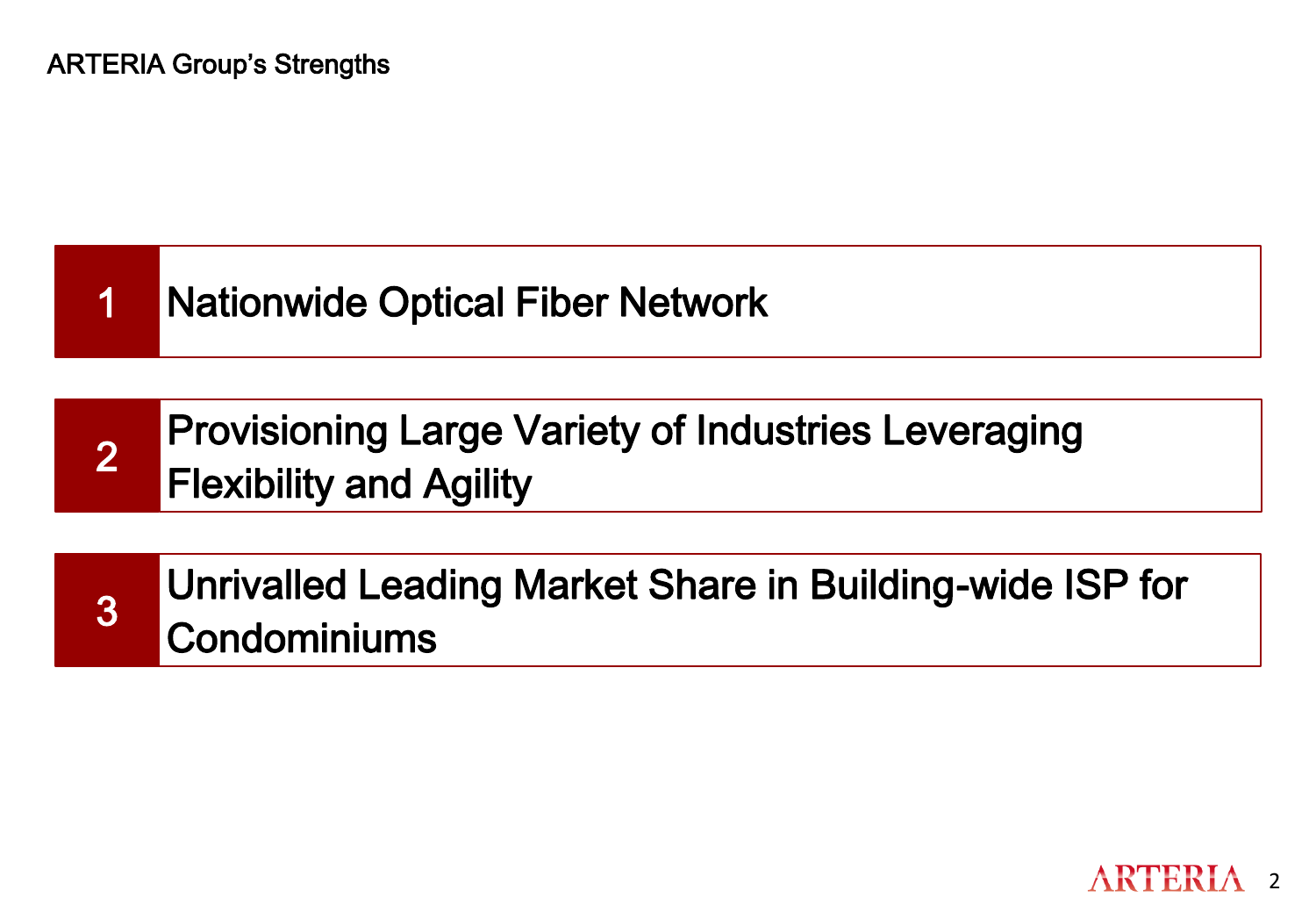#### Nationwide Optical Fiber Network

- Optical fiber network covers major cities and wide area within Japan.
- Focused CAPEX in high-in-demand areas enables efficient services rollout.



\*1 As of March 2021

\*2 Percentage of 89% only represents gross prefectural product of 32 prefectures (as of 2017) where ARTERIA owns its network access points / landing stations (as of May 1, 2021) and does not represent the gross prefectural product generated by actual or potential access to ARTERIA's network

**ARTERIA** 3

\*3 This represents the number of station buildings of the FTTx (Fiber To The x) service provided by the Company.

\*4 Landing station: location where a submarine or other underwater cable makes landfall.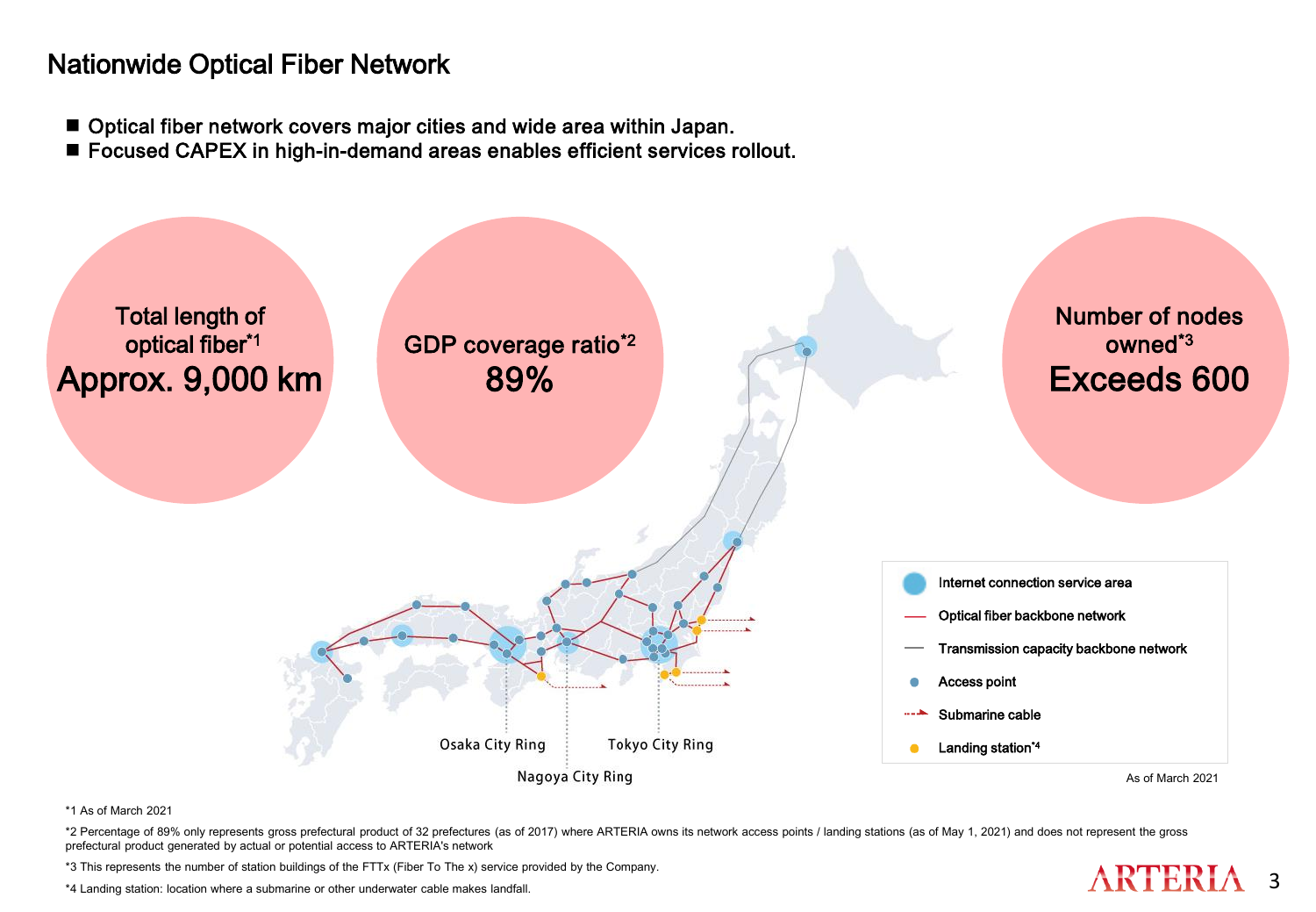#### IP Backbone Network expanding overseas (coming soon)

■ Offer international redundancy configuration and high quality, low-latency service by expanding IP backbone network to Asia, North America, and Europe.



\*Los Angeles, San Jose: Scheduled for October 2021 \*Singapore: Scheduled for November 2021 \*Frankfurt: Scheduled for FY22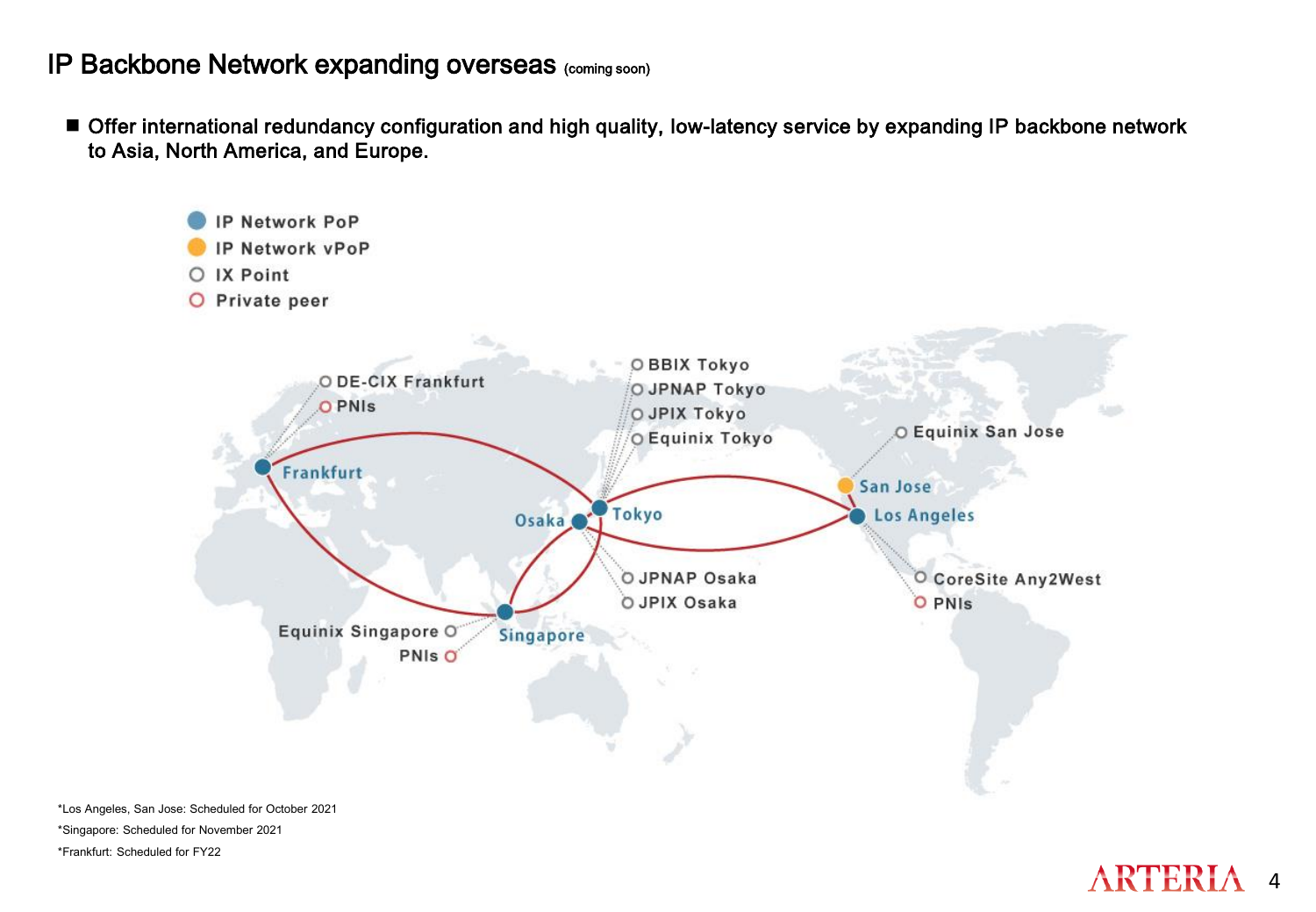#### Provisioning Large Variety of Industries Leveraging Flexibility and Agility

- Obtained high customer satisfaction through the provision of one-stop solutions and cultivation of flexibility and agility.
- Demonstrate our value as a vital arterial network supporting people's lives and business in all kinds of ways as the importance of networks continues to increase.

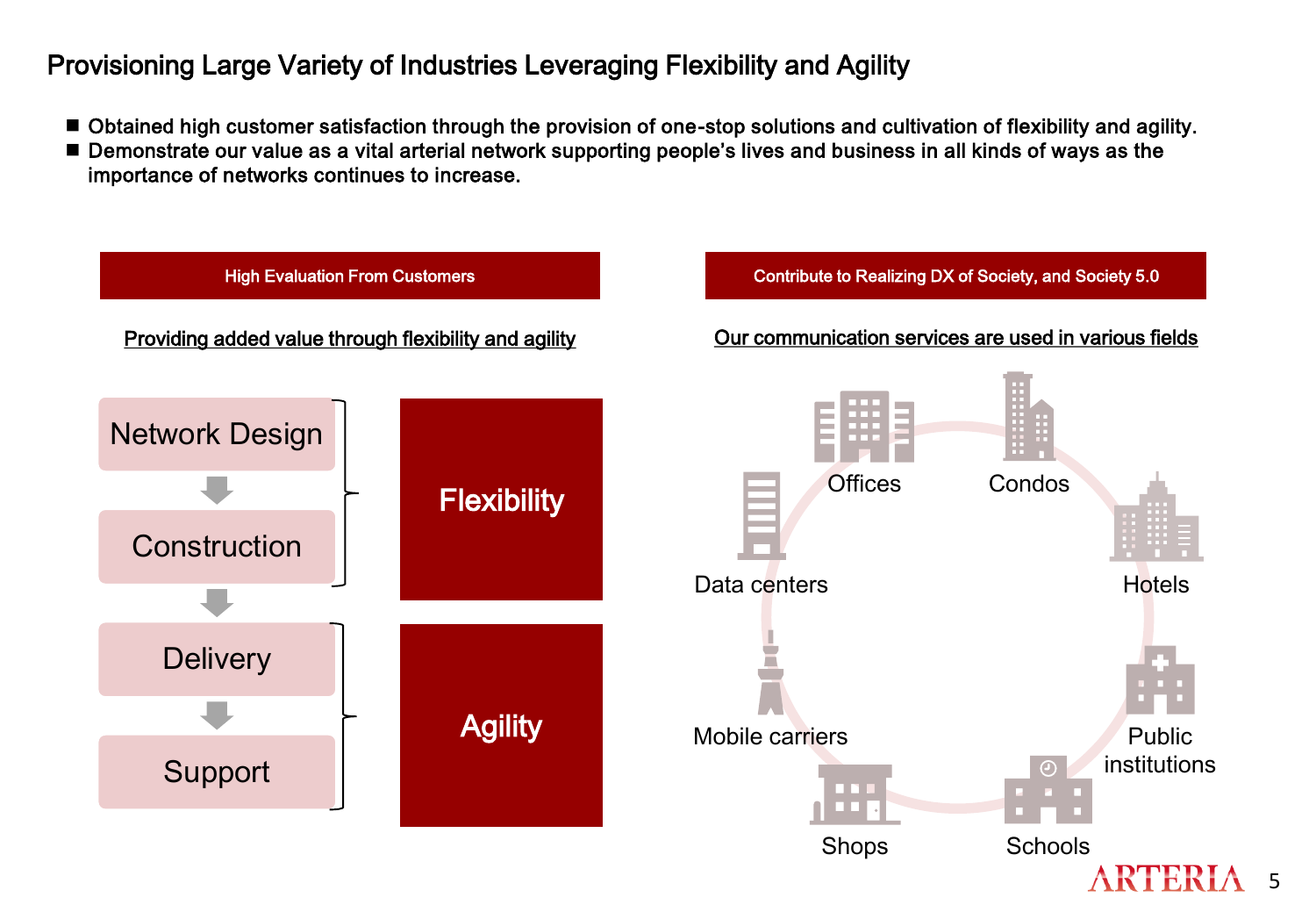#### Unrivalled Leading Market Share in Building-wide ISP for Condominiums\*1

(Number of paying units end of FY20: Approx. 800,000)

■ Unrivalled leading share in the newly-built owned condo market, and a high growth rate in the rental condo market.



\*1 Source : MM Research Institute, whole-building type ISP for condominiums in Japan (March 2020)

\*2 Shows the ratio of actual number new orders for ARTERIA's condominium internet services for newly-built condos in 2019 compared to the number of condo units sold that went on sale in major cities

in Japan in the same year, published in the "National Condominium Market Trend 2020 (Annual Summary)" published by Real Estate Economic Institute Co., Ltd.

\*3 Based on ARTERIA's sales data (number of new orders for ARTERIA's condominium internet services as of June 1, 2021).